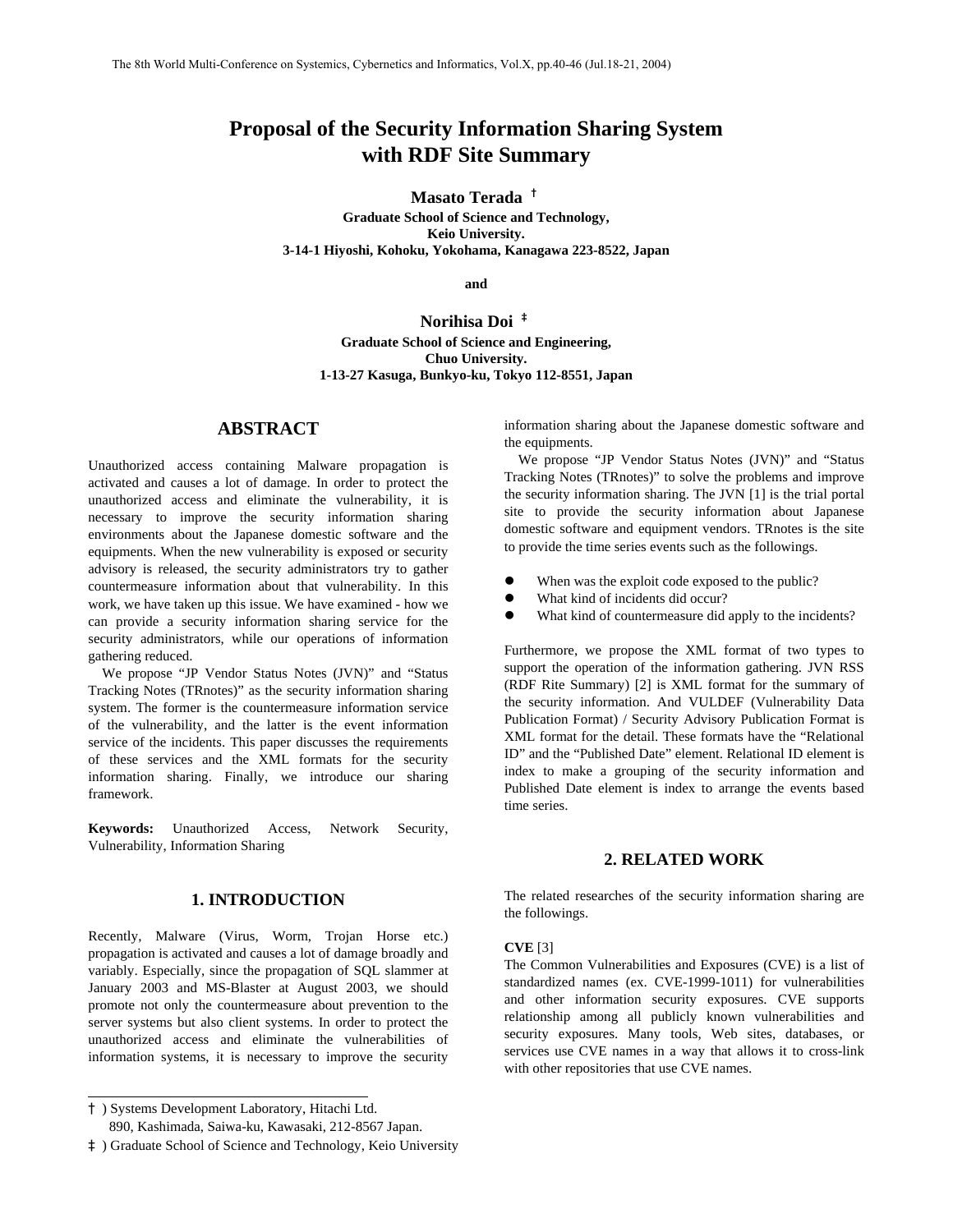#### **NIST ICAT Metabase** [[4\]](#page-5-3)

ICAT is a searchable index of information on computer vulnerabilities and refers to CVE. It provides search capability and links users to vulnerability and patch information.

# **AVDL** [\[5\]](#page-5-4)

The Application Vulnerability Description Language (AVDL) creates a uniform way of describing application security vulnerabilities using XML.

#### **OSVDB** [[6\]](#page-5-5)

Open Source Vulnerability Database (OSVDB) is the vendor neutral vulnerability database for utilization for the information security community. The goals of the project are to promote greater, more open collaboration between companies and individuals, eliminate redundant works and reduce expenses inherent with the development.

Our approach supports not only the vulnerability countermeasure information sharing but also the follow-up security events about vulnerability and incident.

# **3. THE REQUIREMENTS OF SECURITY INFORMATION SHARING**

There are following requirements in the Japanese domestic security information sharing.

- CERT/CC provides timely information about current security issues, vulnerabilities, and exploits as CERT Advisory [[7\]](#page-5-6)[[a\]](#page-1-2). And CERT Vulnerability Notes [[8\]](#page-5-6) provide a mechanism to publish information about these less severe vulnerabilities such as portal site of the security in US. The portal site of the security information about the Japanese domestic software and equipments such as CERT/CC Vulnerability Notes is required.
- In 2002, a lot of vulnerabilities were reported in popular software such as SNMP, Apache, DNS resolver and OpenSSL. At March 2004, the vulnerability of TCP reported affects any network system. It is so important to understand how many take the impact of the vulnerability in the domestic software and equipments, and the shared mechanism of the vendor security information is required.
- The large incident by the worm has the following three steps.
	- $\triangleright$  The vulnerability is disclosed.
	- ¾ The exploit (Proof of Concept) code is released.
	- ¾ The appearance of a worm based on the exploit code that exploits a disclosed vulnerability.

For example, in 2003, the appearance process of the Blaster/Nachi worm matches this process ([Figure 1\)](#page-1-0). It is

important to understand the current threat status to decide the next step countermeasure. Especially the interval from the vulnerability disclosure to the exploit code release has become short. The follow-up and sharing environment of security events about the vulnerability and incident is required.



<span id="page-1-0"></span>**Figure 1: The appearance process of the Blaster worm.** 

# **4. THE SECURITY INFORMATION SHARING FRAMEWORK**

We propose "JP Vendor Status Notes (JVN)" and "Status Tracking Notes (TRnotes)" to attempt to solve these requirements of improving the security information sharing.

# **4.1 JVN**

JVN is trial portal site to Japanese domestic vendor's security information corresponding to CERT Advisories and CIAC Bulletins [\[9\]](#page-5-7). This site provides the Japanese domestic vendor's security information lists against a vulnerability and improves the security information environments for the security administrators. The each web page consists of the overview, impact, vendor information lists as a solution for the vulnerability and related information with PGP signature [\(Figure 2\)](#page-1-1).

An example of JVN page is shown in the [Figure 3.](#page-2-0) The characteristics of JVN page are the followings.



<span id="page-1-1"></span>**Figure 2: The structure of JVN web page.** 

<span id="page-1-2"></span><sup>[</sup>a] At April 2004, CERT advisories have become a core component of US-CERT's Technical Cyber Security Alerts.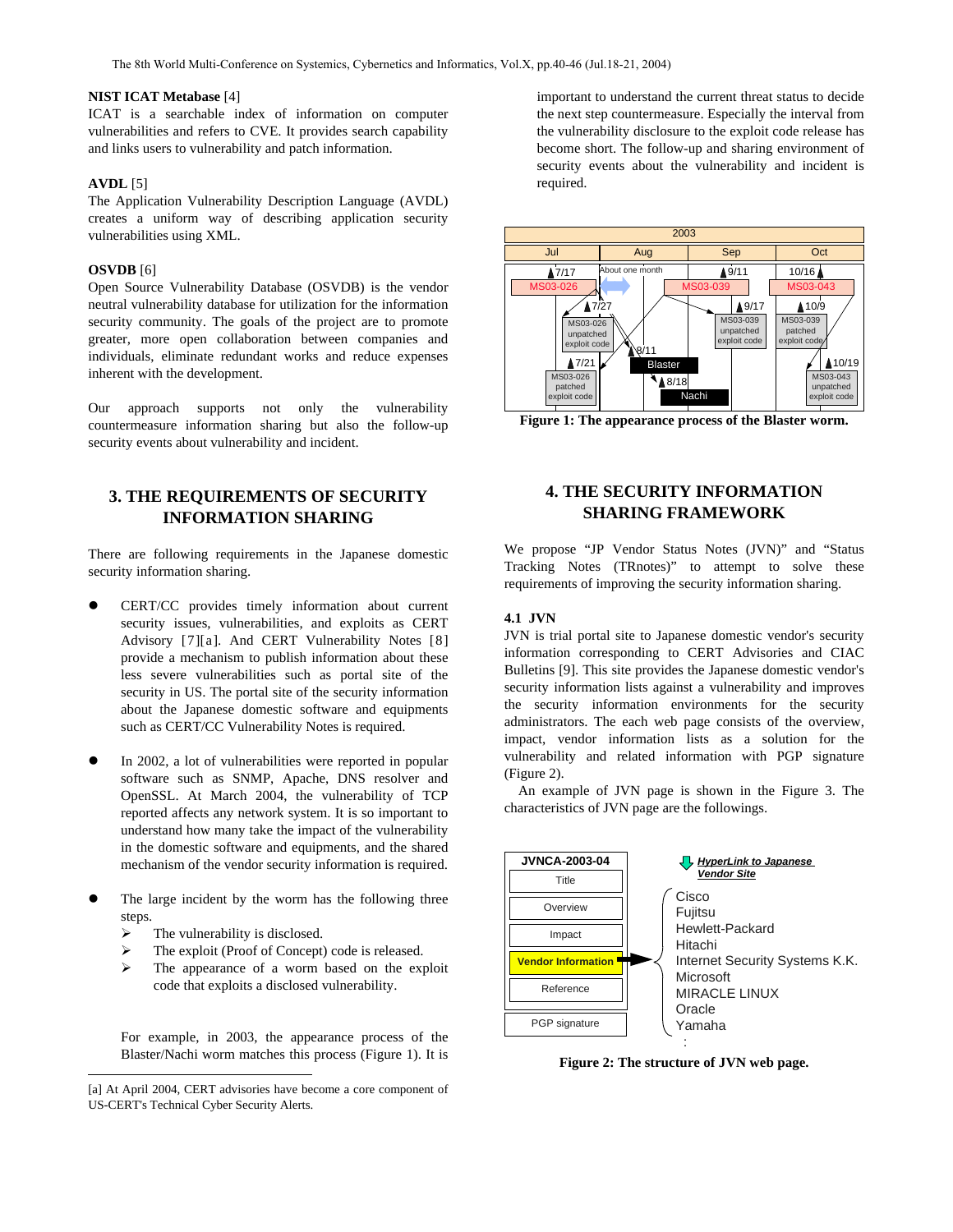The JVN page structure is based on CERT Vulnerability Notes. In the first step, JVN main target is to make the aggregation page including the hyperlinks of the vendor security information. The security administrators can follow these hyperlinks and read the detailed vendor statements (called Vendor Status). The next step will include the detail of the vulnerability information such as

CERT Vulnerability Notes.

JVN Identifier is based on CERT Advisory or CIAC JVN Identifier is based on CERT Advisory or CIAC **Figure 4: The structure of TRnotes web page.**<br>Bulletin Number. There is CVE as the vulnerability identifier and CVE name is standardized name of vulnerability. But we decide to refer to the CERT Advisory or CIAC Bulletin Number as JVN Identifier, because CERT Advisory and CIAC Bulletin is so well known security information in

the world and many administrators refer to them.



**(MS-SQL Server Worm)** 

JVN site began from February 2003 and has about 200 entry pages corresponding to CERT Advisory or CIAC Bulletin. JVN always needs to maintain these pages at the latest version when the vendor security information is updated or new one is provided. It becomes important to construct the gathering mechanism of the vendor security information to reduce the operation cost (it means speedup of maintenance).

We should cooperate with other Internet sites to eliminate the information such as JVN. security incidents and the event sharing is important to accomplish it. The purpose of TRnotes is in sharing the events of time series, which include worm activities, exploit codes releasing and the countermeasure of security incidents. The each web page consists of the overview, impact, the events of time series and related information [\(Figure 4\)](#page-2-1). An example of TRnotes page is shown in the [Figure 5.](#page-2-2) The characteristics of TRnotes page are the followings.



<span id="page-2-1"></span>

| - Microsoft Windows 2003 | PENRID (C) Intu//jimdoi icological.jp/b/TRCA-2003-1831ted                                        |
|--------------------------|--------------------------------------------------------------------------------------------------|
| - Microsoft Wadows J/P   | - Misrogoft Windows Server 2003                                                                  |
|                          |                                                                                                  |
| $\frac{1}{2}$ Time (JST) | Event Information                                                                                |
| <b>EMA LISTS</b>         |                                                                                                  |
| 2003-07-16               | Microsoft published the MS03-026 Web page.<br>#Affected-Port: 135/tcp                            |
| 2003-07-17 AM            | <b>ISS AlertCon</b><br>$\Rightarrow$<br>SecurityFocus ThreatCON                                  |
| 2003-07-17               | Microsoft published the Japanese MS03-026 Web<br>page.                                           |
| 2003-07-17 04:12         | Microsoft sent the Japanese Email of MS03-026.                                                   |
| 2003-07-17 05:14         | M6 メーリングリスト設在で HEU3-035 更建設が悪く                                                                   |
| 2003-07-17 12:04         | Cyber Police releases the alert information.                                                     |
| 2003-07-17 13:27         | "[LSD] Critical security vulnerability in Microsoft<br>Operating Systems" was posted on Bugtrag. |

<span id="page-2-0"></span>**Figure 3: An example of JVN about CA-2003-04 Figure 5: An example of TRnotes about CA-2003-19 (Exploitation of Vulnerabilities in Microsoft RPC Interface).** 

- <span id="page-2-2"></span>The event indication time is based on hour unit level. The state is changing per hour, not per day, which is shown in [Figure 5.](#page-2-2) In case of mailing list, the send or receive time becomes the event indication time. And in case of Web site, Last-Modified as header information on a HTTP protocol is used as the event indication time.
- **4.2 TRnotes z TRNOTES z TRNOTES 1.2 TRNOTES 1.2 TRNOTES 1.2 TRNOTES 1.2 TRNOTES 1.2 TRNOTES 1.2 TRNOTES 1.2 TRNOTES 1.2 TRNOTES 1.2 TRNOTES 1.2 TRNOTES 1.2 TRNOTES 1.2 TRNOTES 1.2 TRNOTES 1** The security administrators catch up the countermeasure information at the various aspects. The purpose of TRnotes is the follow-up the security events, and leads the next step countermeasure.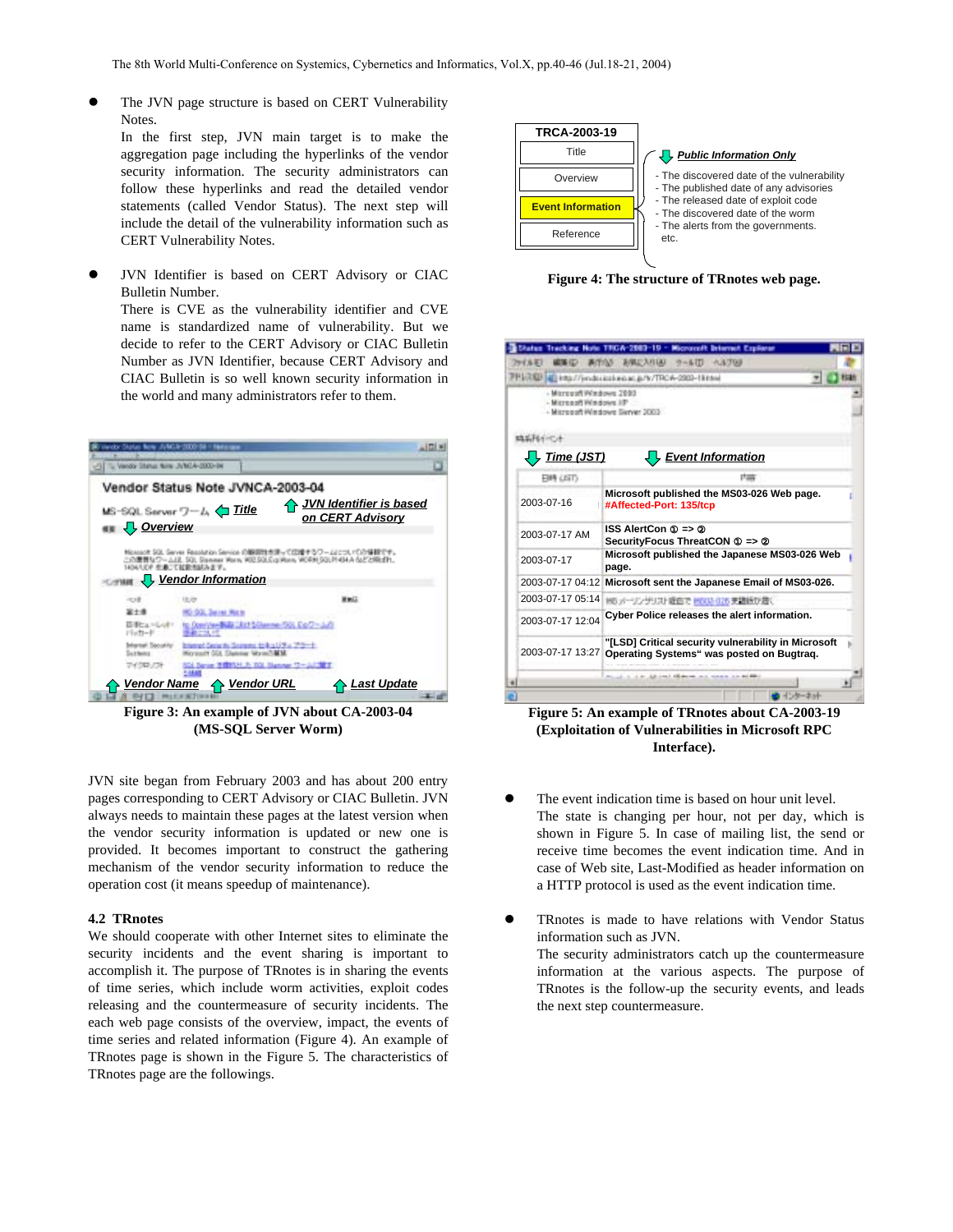- The event information is based on public information. It is important that the security administrators who belong to any organizations share the same event information to eliminate the incidents on the Internet. The public information has no restriction such as non-disclosure policy and becomes possible to share the information among more security administrators.
- Indicate the characteristics of the event.

The event has the various characteristics. For example, in case of the disclosed vulnerability, there are the severity and the affected version as the characteristics. In case of the exploit code, there are the file name, confirmed test environment, and the behavior of code. TRnotes includes the items, which are shown in [Table 1](#page-3-0) to indicate the characteristics of the event. As for the expansion of the item list, it is a future work.

TRnotes site began from January 2004 and has about 30 entry pages corresponding to CERT Advisory, CIAC Bulletin or CERT Vulnerability Notes. TRnotes always needs to maintain these pages at the latest version when the events updated or new ones occur.

<span id="page-3-0"></span>**Table 1: The characteristic items of the event.** 

| Item                          | Description                                                        |  |
|-------------------------------|--------------------------------------------------------------------|--|
| Affected-Port                 | The port number is affected by the vulnerability.                  |  |
| Affected-Version              | version number is affected<br>The<br>bv<br>the                     |  |
|                               | vulnerability.                                                     |  |
| Severity-Rating               | The relative severity of the vulnerability.                        |  |
| Cid                           | The file name of the exploit Code.                                 |  |
| Tested                        | Confirmed test environment of the exploit Code.                    |  |
| Binding-Port                  | The port number is used by the exploit code.                       |  |
| Ex. The exploit code released |                                                                    |  |
| Time (JST)                    | <b>Event Description</b>                                           |  |
| 2003-11-12 21:40              | Full-Disclosure "Proof of concept for                              |  |
|                               | Windows Workstation Service overflow"<br>#Cid: 11.12.MS03-049PoC.c |  |
|                               | #Tested: Windows 2000 [EN] + SP4                                   |  |
|                               | #Binding-Port: 5555                                                |  |
|                               | #Post-Date: Wed, 12 Nov 2003 15:40:38 +0300                        |  |

# **4.3 XML format for the security information sharing system**

In TRnotes maintenance process, the gathering of the event information that related with the vulnerability and the extraction of the indication time of that event is required. The referring method of Last-Modified value as header information on a HTTP protocol has some problems.

- Last-Modified value may not be added on a HTTP protocol header.
- Last-Modified value may not match with the indication time of the event such as information opening to the public or discovering the worm.

Furthermore, the security information is distributed as Web page information on HTML base. In order to gather the information and perform the relationship between the gathered information, it is necessary to improve the method of the security information sharing. If the security information is machine readable, many Internet sites can reduce the cost of information gathering. Our security information sharing proposes the XML formats as to approach solving these problems. JVN RSS is the overview XML format based on RSS and VULDEF is the detail XML format ([Figure 6\)](#page-3-1).



<span id="page-3-1"></span>**Figure 6: The classification of JVN RSS and VULDEF.** 

# **(1) JVN RSS**

RSS is an XML-based format that allows the syndication of lists of hyperlinks. The original RSS, version 0.90, was designed by Netscape as a format for building portals of headlines to mainstream news sites. RSS 1.0 was based on RDF and designed by the original guiding principles of RSS 0.90.

JVN RSS is based on RSS 1.0 and use the field <dc:relation> of Dubline Core as index of grouping security information. JVN RSS with the Relational ID in <dc:relation> is shown in [Figure 7.](#page-3-2) RSS contains a list of items, each of which is identified by a link. Each item can have any amount of metadata associated with it. The most basic metadata supported by RSS includes a title for the link and a description of it. And our proposal Relational ID allows the security information on the different sites to relate each other. URL of Common Vulnerability Exposure, CERT Advisory, CERT Vulnerability Note, US-CERT Technical Alert and CIAC Bulletin are used as Relational ID. These are best reference for Internet security information.

The RSS items with same Relation ID belong to same group. That is to say two RSS items in [Figure 8](#page-4-0) refer to same vulnerability and related with the US-CERT Technical Alert TA04-111A, "Vulnerability in TCP".

JVN RSS has <dc:date> element as Published Date, <dc:relation> element as Relational ID. This XML format supports to make the page including the hyperlinks of the vendor security information such as Vendor Status Notes.

<item rdf:about="URL of vendor information">

<title>Title</title>

 <link>URL of vendor information </link> <description>Outline of Security Information</description>

<dc:publisher>Vendor Name</dc:publisher>

<dc:identifier>Information ID</dc:identifier>

 <dc:relation>Relational ID { CVE | CERT-CA | CERT-VU | CIAC}</dc:relation> <dc:date>Last Updated Date</dc:date> </item>

# <span id="page-3-2"></span>**Figure 7: JVN RSS XML format.**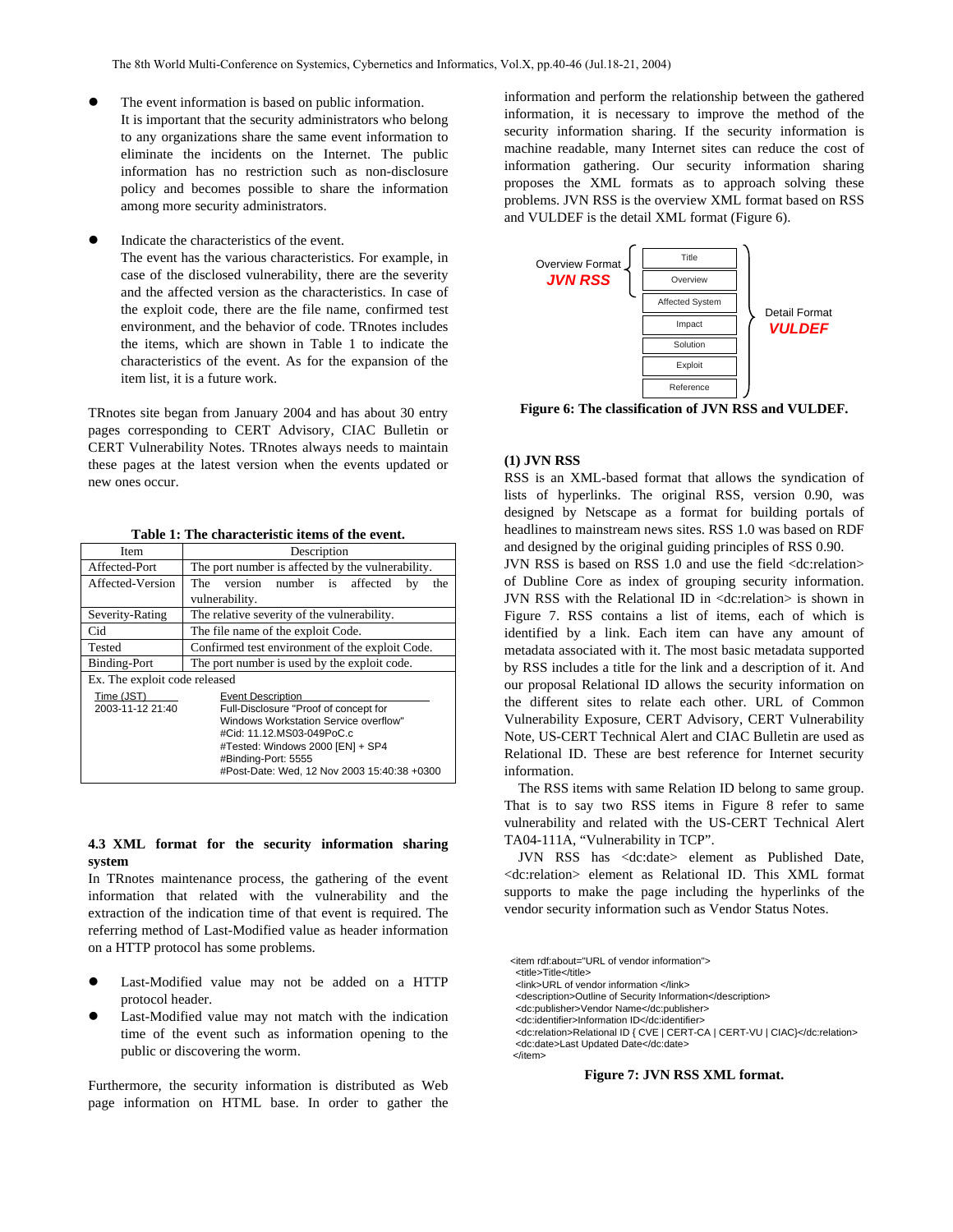<item rdf:about="http://www.checkpoint.com/techsupport/alerts/tcp\_dos.html"> <title>TCP RFC Alert</title> <link>http://www.checkpoint.com/techsupport/alerts/tcp\_dos.html</link> <description /> <dc:publisher>Check Point</dc:publisher> <dc:identifier /> <dc:relation>**http://www.us-cert.gov/cas/techalerts/TA04-111A.html**</dc:relation> <dc:date>2004-04-21</dc:date> </item> <item rdf:about="http://www.cisco.com/japanese/warp/public/3 /jp/service/tac/707/cisco-sa-20040420-tcp-nonios-j.shtml"> <title>TCP Vulnerabilities in Multiple Non-IOS Cisco Products</title> <link>http://www.cisco.com/japanese/warp/public/3/ jp/service/tac/707/cisco-sa-20040420-tcp-nonios-j.shtml</link> <description /> <dc:publisher>Cisco</dc:publisher> <dc:identifier>Cisco Security Advisory ID#50961</dc:identifier> <dc:relation>**http://www.us-cert.gov/cas/techalerts/TA04-111A.html**</dc:relation> <dc:date>2004-04-21</dc:date> </item>

<span id="page-4-0"></span>**Figure 8: An example of JVN RSS.** 

# **(2) VULDEF**

The purpose of the "Vulnerability Data Publication Format (VULDEF)/Security Advisory Publication Format" is to define data formats for the information related to security advisory typically published by the product vendors and Computer Security Incident Response Teams. VULDEF has some elements to describe the vulnerability, affected item and solution etc. UML of the VULDEF Data Model is shown in [Figure 9.](#page-4-1)

The requirements of VULDEF are the followings.

- As security advisory publication format
- It satisfies the core format of the countermeasure information provided by the vendor and organization.
- It has the extension parts of the describing exceptional details and the future works.

As format of our Security Information Sharing System

- It has the Relational ID element to make a group of security information.
- It has the Published Date element to indicate invoked event time.
- It has the extension parts to describe the characteristic items of the event.

The mandatory classes of VULDEF are Title, Overview, AffectedItem, SolutionItem, DateFirstPublished class and DateLastUpdate class only. And VULDEF has the following parts to describe the characteristic items of the event.

- **VulnerabilityType class:** Each vulnerability in such a way that one can understand the type of software problem that produced the vulnerability. The permitted values are based on NIST ICAT.
- **ImpactType class:** The type of impact in relatively broad categories. The permitted values are based on IODEF[\[10\]](#page-5-8).
- severity attribute: An estimate of the relative severity of the vulnerability. The permitted values are based on IODEF.
- orign attribute: The name of the database to which the reference is being made. The permitted values are based on IODEF.

expolitrange attribute: A vulnerability can enable either a "local" and/or "remote" attack. Etc.



<span id="page-4-1"></span>**Figure 9: UML of the VULDEF Data Model** 

# **4.4 The gathering and grouping approach of the security information sharing system**

JVN RSS format is based on RSS 1.0, which is same RSS format by major news sites. Then once information about each item is in RSS format, an RSS-aware program can check the